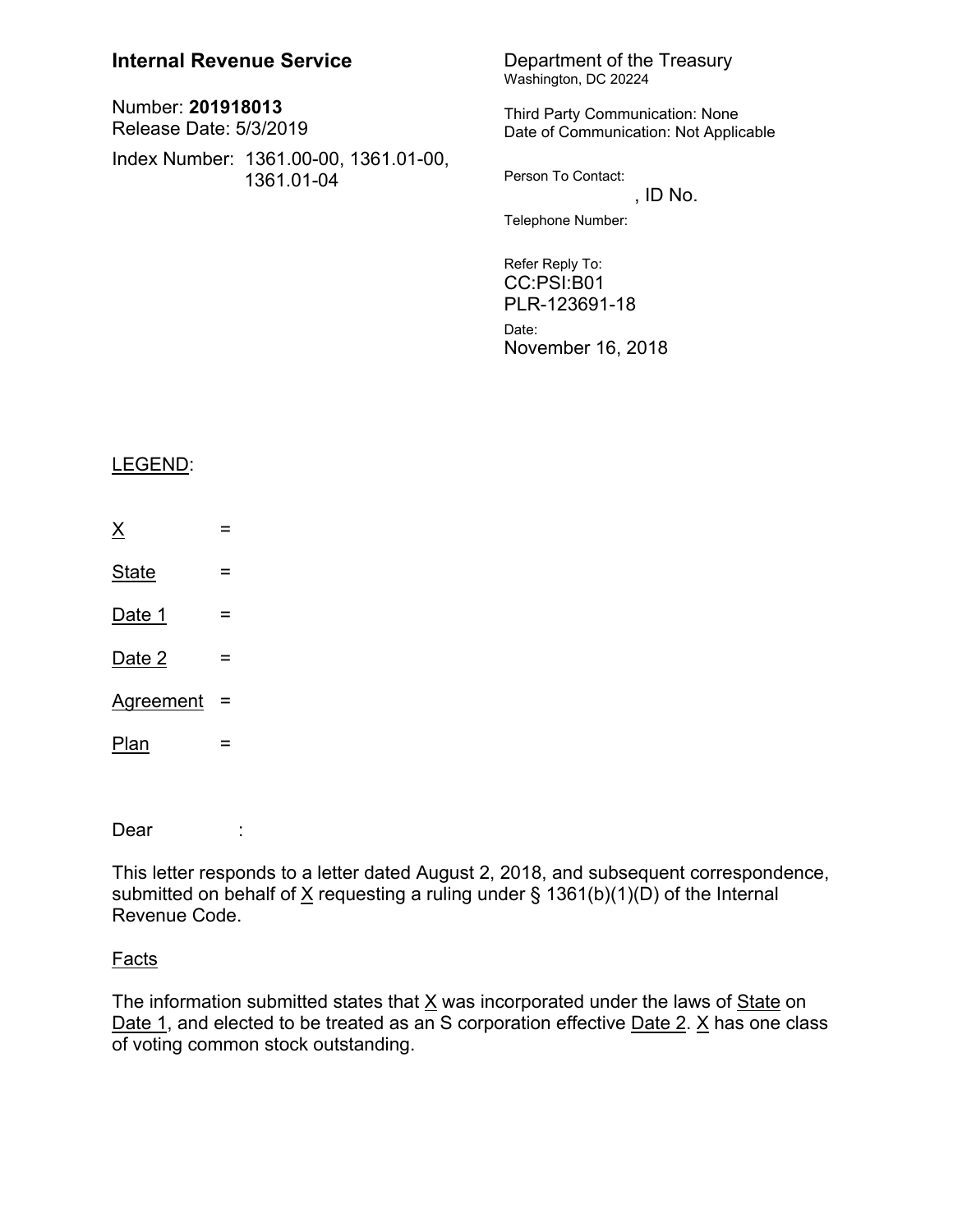Under an agreement entered into by X and its shareholders, the Agreement, shares generally may not be transferred without the prior written consent of the Chairman of the Board of Directors of X.

X has adopted an equity compensation plan, the Plan, which authorizes X to sell shares of X's stock to key employees of X or to grant shares or options to purchase shares to such employees. Shares acquired under the Plan are subject to the same transfer restrictions set forth in the Agreement. In addition, shares held by employees may be repurchased under certain circumstances by X (generally, upon termination of employment) at either the "non-forfeiture repurchase price," which equals the fair market value of the shares, or the "forfeiture repurchase price," which is the lesser of: (i) the fair market value of the shares or (ii) the price paid, if any, to acquire the shares. Depending on the circumstances, the forfeiture repurchase price could be as low as zero. The repurchase price of the shares will only be the forfeiture repurchase price if the employee has engaged in activity meeting the definition of "cause" in the Plan, which generally only includes theft or fraud by the employee that materially harms X.

Some employees of X have requested (i) permission to transfer their shares of X to a trust for the benefit of themselves and/or their family members, or (ii) that the shares of X that would otherwise be issued to them pursuant to the Plan instead be issued to such a trust. X will confirm that the trusts are eligible S corporation shareholders. Shares held in such trusts will be subject to the same restrictions under the Agreement and the **Plan** as shares directly held by employees.

 $X$  represents that the Agreement and the Plan were not created as a plan to circumvent the one class of stock requirement for S corporations.

## Law and Analysis

Section 1361(a)(1) provides that the term "S corporation" means, with respect to any taxable year, a small business corporation for which an election under § 1362(a) is in effect for such year.

Section 1361(b)(1) defines a "small business corporation" as a domestic corporation which is not an ineligible corporation and which does not (A) have more than 100 shareholders, (B) have as a shareholder a person (other than an estate, a trust described in § 1361(c)(2), or an organization described in § 1361(c)(6)) who is not an individual, (C) have a nonresident alien as a shareholder, and (D) have more than one class of stock.

Section 1.1361-1(l)(1) of the Income Tax Regulations provides that a corporation that has more than one class of stock does not qualify as a small business corporation. Except as provided in § 1.1361-1(l)(4) (relating to instruments, obligations, or arrangements treated as a second class of stock), a corporation is treated as having